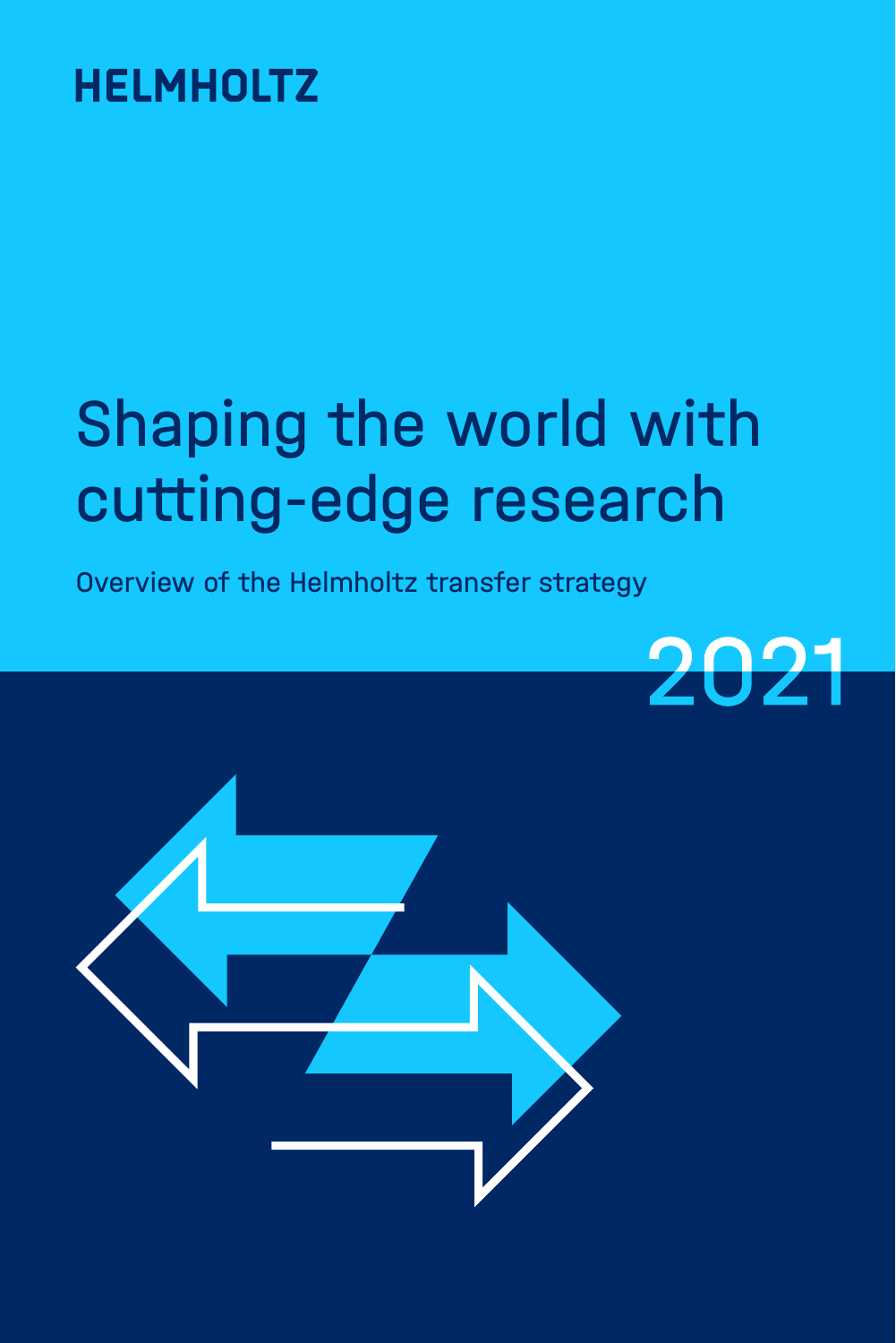The real-life lab with a consulting office for buildingintegrated photovoltaics (BAIP) at HZB is an example of how the technology and knowledge acquired through research can be transferred to business and society.



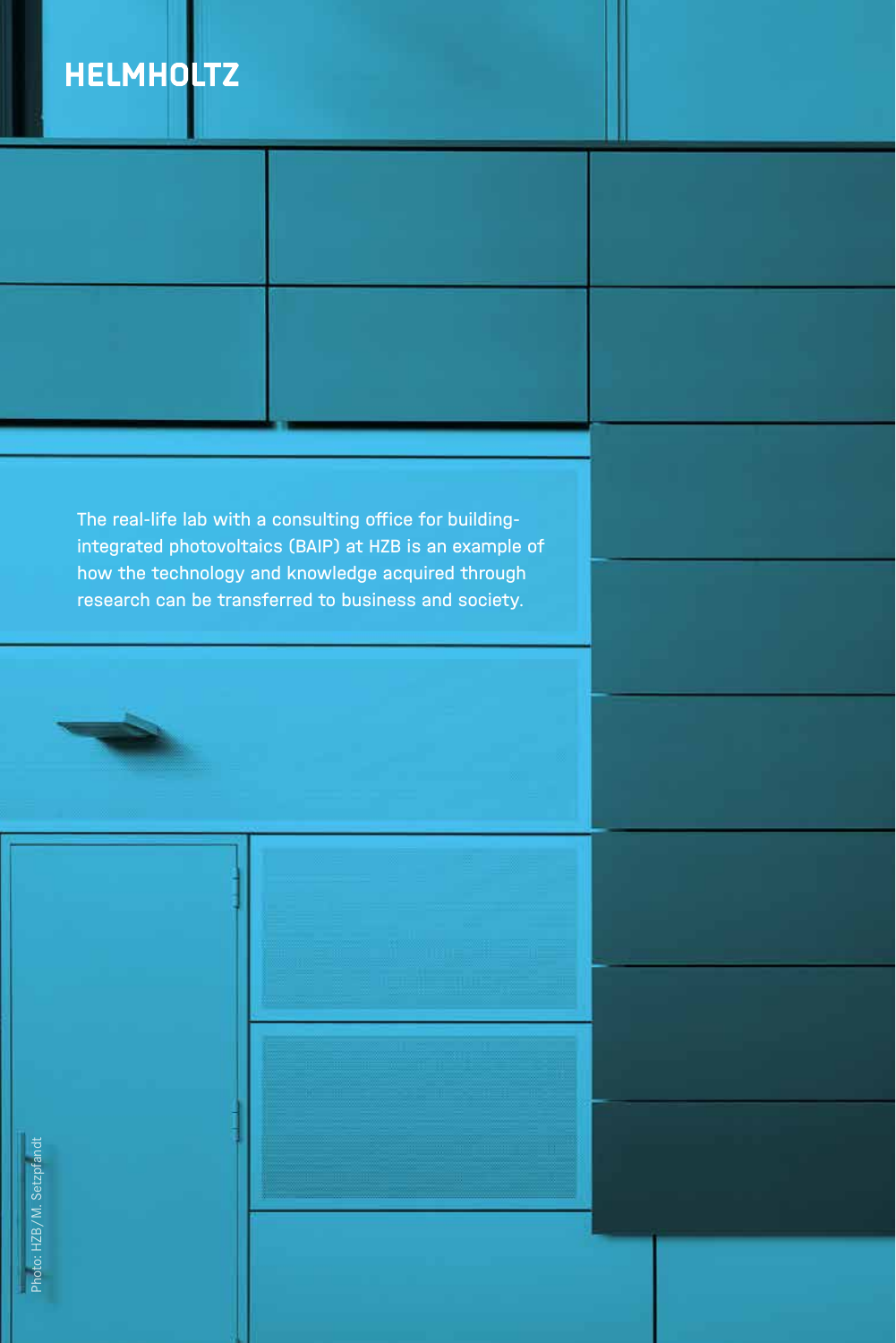**Contents** 

## Shaping the world with cutting-edge research

Overview of the Helmholtz transfer strategy



Interested in learning more about transfer at Helmholtz? Our transfer strategy is available in full at the following link: www.helmholtz.de/en/transfer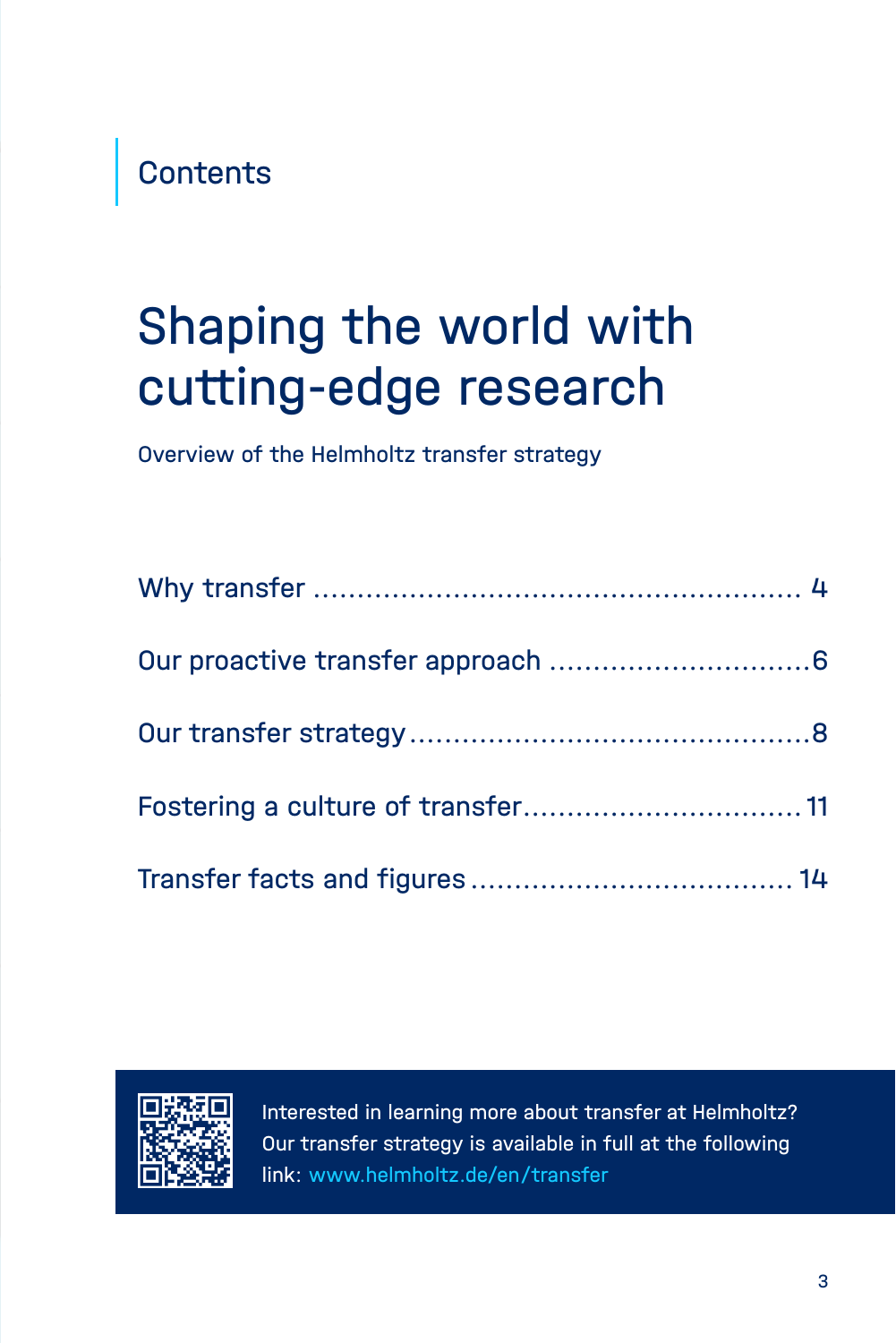

Discover, understand, and implement: Findings from research are the foundation of our modern world. We ensure that our knowledge is applied in industry and society.

**HELMHOLTZ**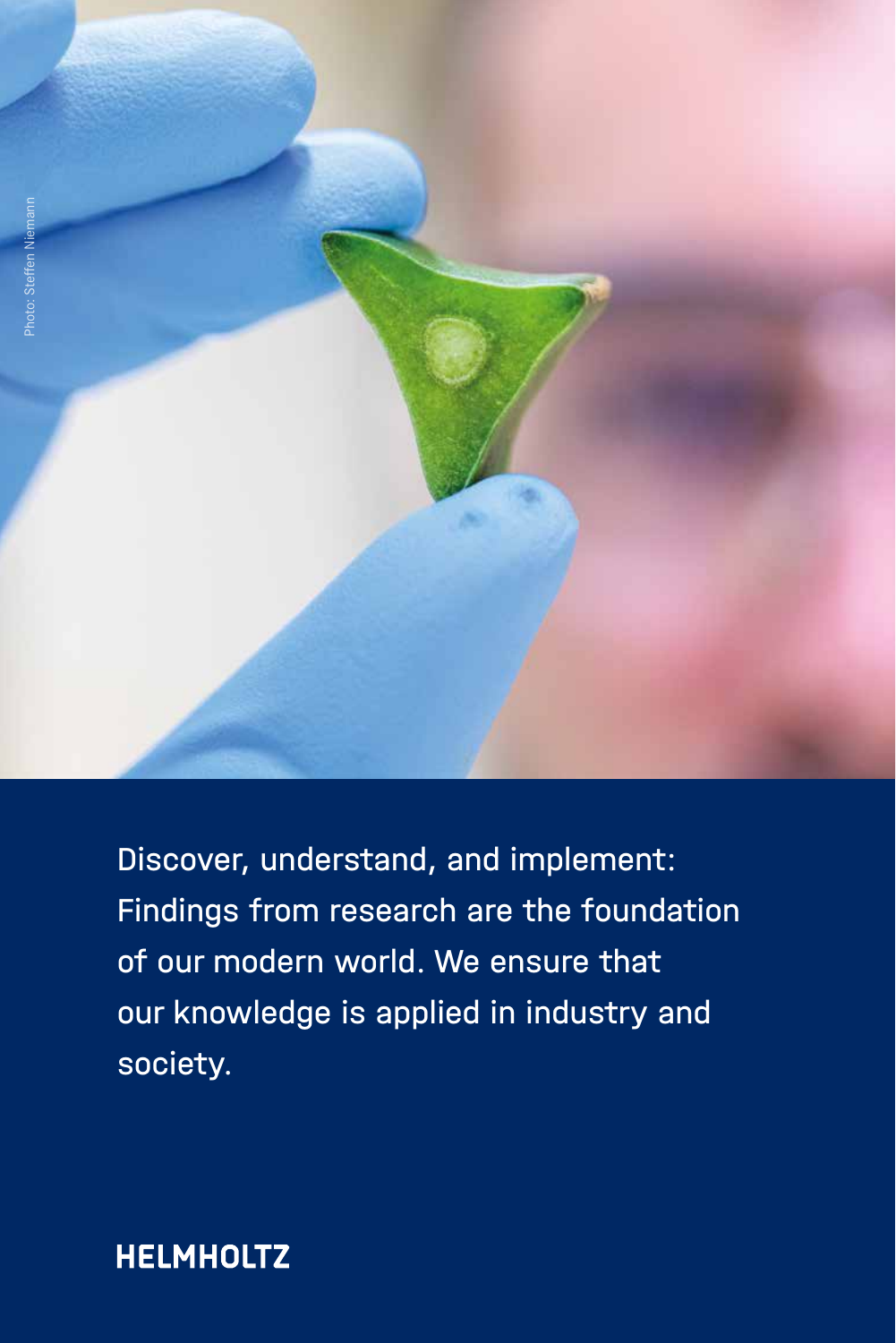### Why transfer?

We conduct research for the good of all - this is Helmholtz. As Germany's largest research organization, we work independently but on behalf of society. This is why our cutting-edge research focuses on questions that are of major relevance to society: How can we defeat widespread diseases? Where will we source our energy in the future? What transport concepts can keep us mobile while also protecting the climate? How will we achieve a digital transformation?

> Our work aims to benefit people: This is our key mission.

We pursue this goal by taking a very active approach to transferring knowledge and technologies to practical applications. We want our researchers' insights, ideas, and solutions to have an impact on society and business as rapidly as possible – whether in the form of innovative materials, new drugs, complex data systems, or high-caliber information services backed up by science.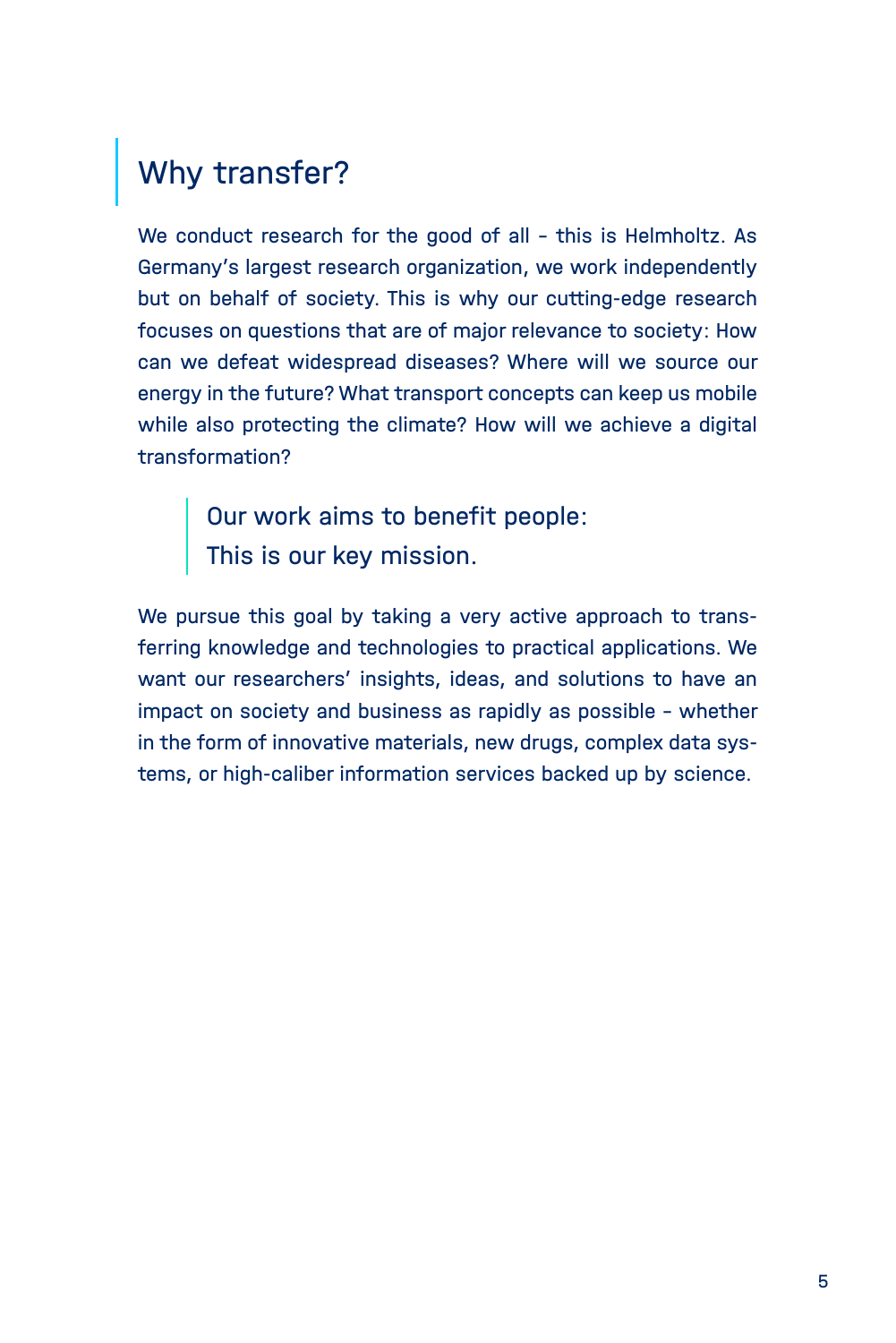#### Our proactive transfer approach

We make a basic distinction between two types of transfer: The transfer of technology primarily involves application-driven solutions derived from research and tapping economic potential. This is supported by the over 4,000 patent families available to us, which we strive to implement with partners from Germany and abroad. We cooperate with the industrial sector, SMEs, and startups and join forces with German, European, and global investors. Many of our Research Centers and scientists also set up their own companies.

The other type of transfer is knowledge transfer, where we offer practical advice and knowledge-based data. We provide tailored information to authorities and municipalities, associations and companies. But we also make ourselves available to the general public and other target groups with information services delivering in-depth expertise on topics as diverse as energy, the climate, and widespread diseases. We advise decision-makers on prestigious national and international committees, including the Intergovernmental Panel on Climate Change.

Clear communication is key to successful transfer. For example, our scientists have been in great demand throughout the Covid-19 pandemic as policymakers and the media seek an ongoing dialog with experts. Our expedition to the Arctic, MOSAiC, also attracted an especially high level of attention, with nonfiction books and textbooks, films, and an extensive social media campaign helping to educate large sections of society about the dramatic impact climate change is having in the Arctic.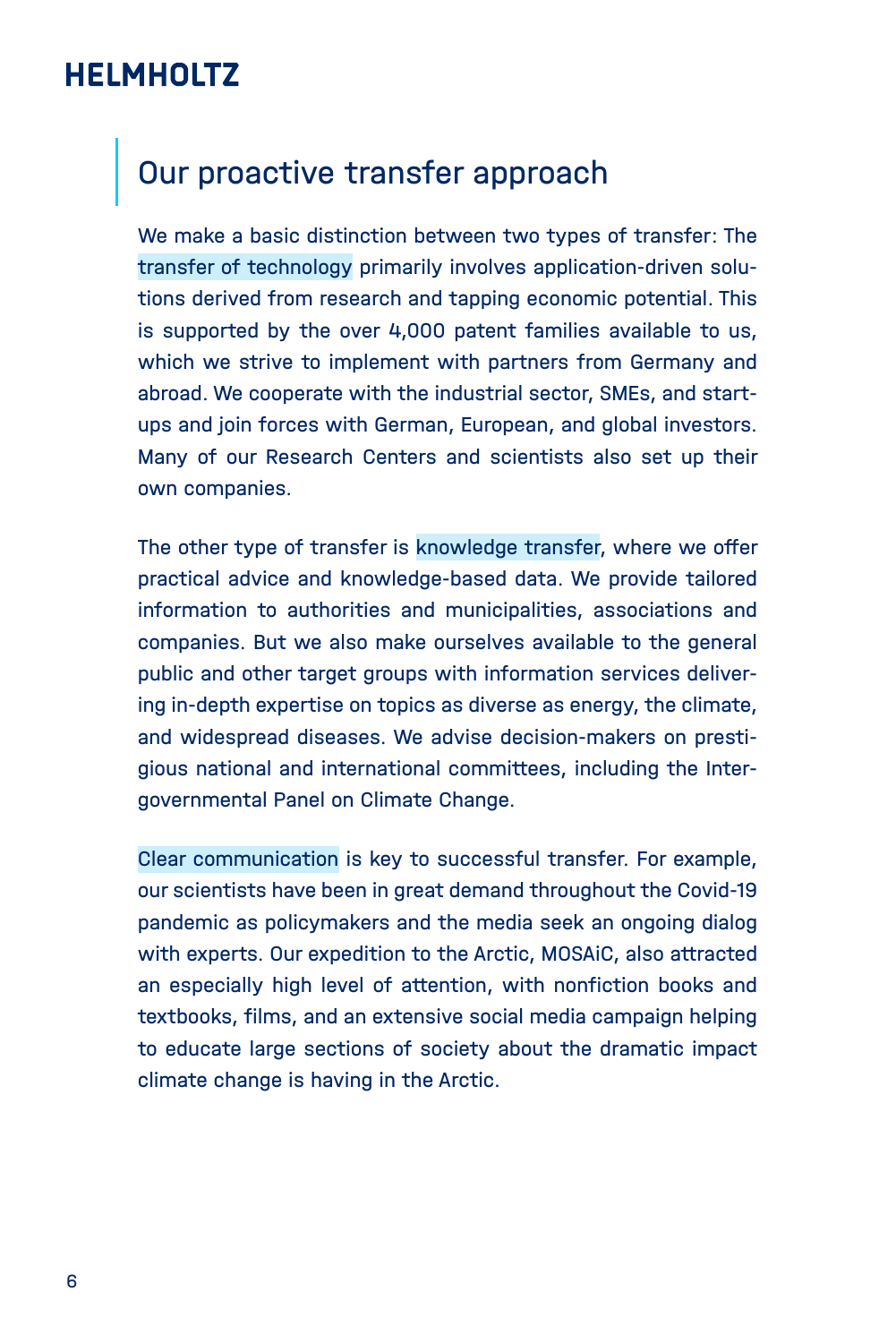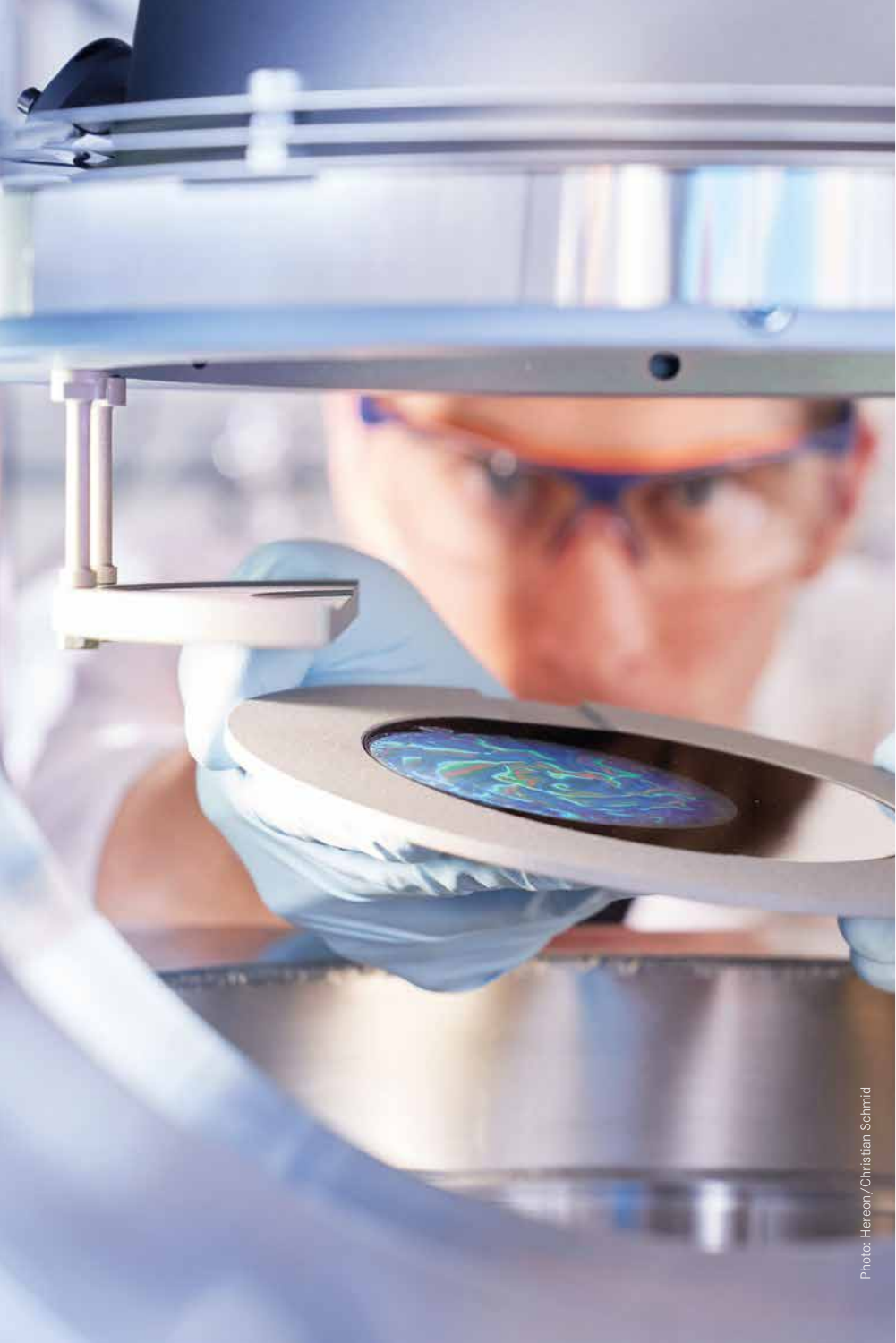E-learning on how remote sensing can be used in agriculture



Interested in learning more about transfer at Helmholtz? Our transfer strategy is available in full at the following link: www.helmholtz.de/en/transfer



## **HELMHOLTZ**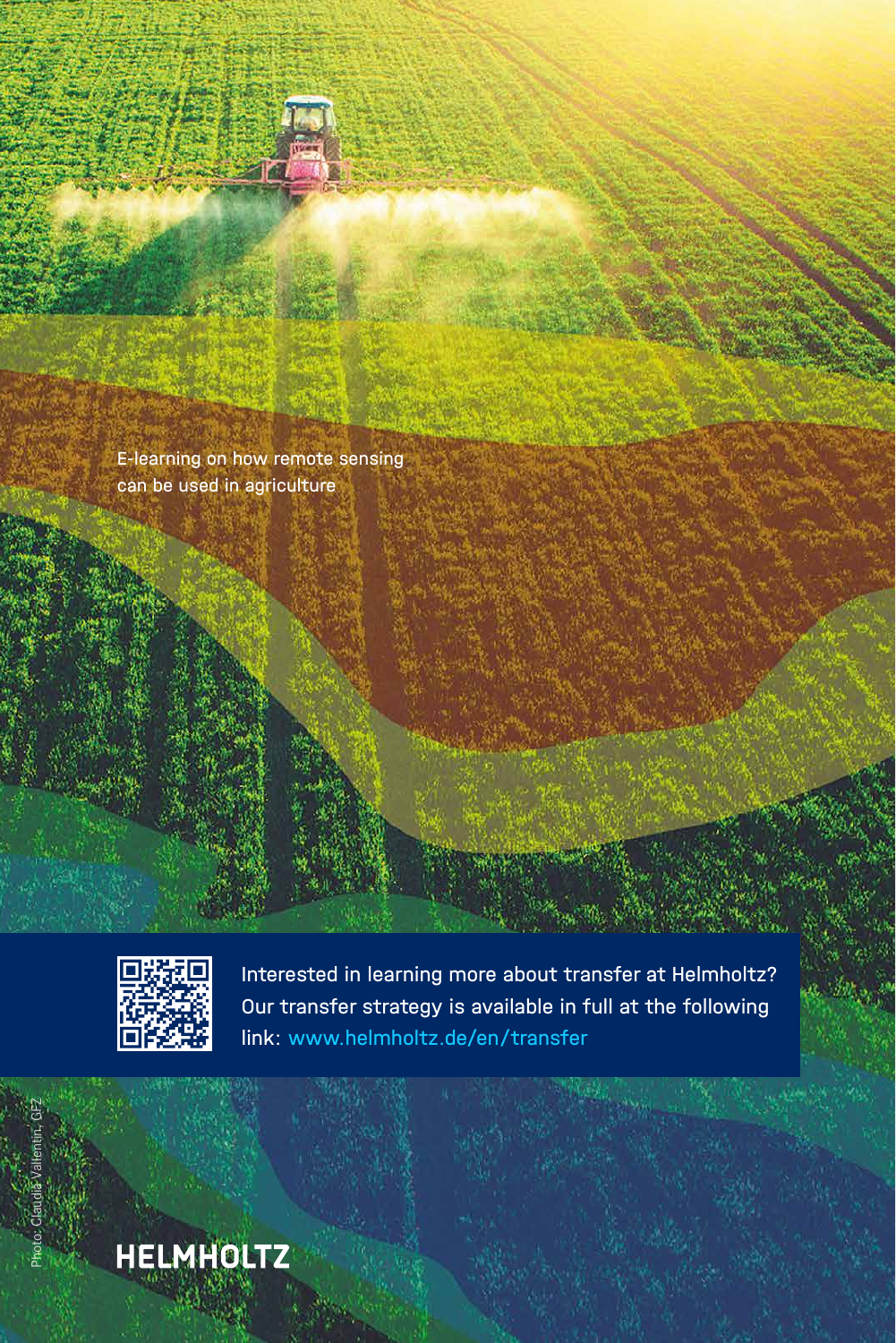#### Our transfer strategy

Our goal for the future is to make transfer an even more prominent aspect at Helmholtz. We use many different tools to achieve this, including driving the transfer of knowledge and technology with financial resources, forming even closer networks with national and international expert communities, and providing our employees with training specifically centered around startups and the transfer concept.

Each of our 18 Research Centers defines its own key focal points for the transfer process – based on their subject expertise and aligned with the Helmholtz Research Fields and programs. We see this as our key strength – because we conduct research on so many very different topics, we can offer solutions for numerous sectors. We monitor our transfer goals closely to ensure we are reaching our targets in terms of our work itself as well as from a financial perspective.

When necessary – and especially in exceptional circumstances and crisis situations – we take rapid steps to respond and make our specialist knowledge available to planners at the national, state, and municipal levels. When North Rhine-Westphalia was hit by devastating floods, for example, the Helmholtz Innovation Lab OPTSAL moved quickly to provide authorities and emergency services with images showing the situation on the ground. Our researchers were able to provide this assistance thanks to their newly developed camera drones that form a networked system. In 2020, immediately after the Covid-19 pandemic began, the Helmholtz Centre for Infection Research (HZI) provided a reliable system for tracing contacts of those infected with the virus who were at risk. The researchers at HZI achieved this by modifying a software solution they had originally developed for the Ebola epidemic in West Africa in the space of just a few weeks. Today, SORMAS is used by numerous health agencies in Germany.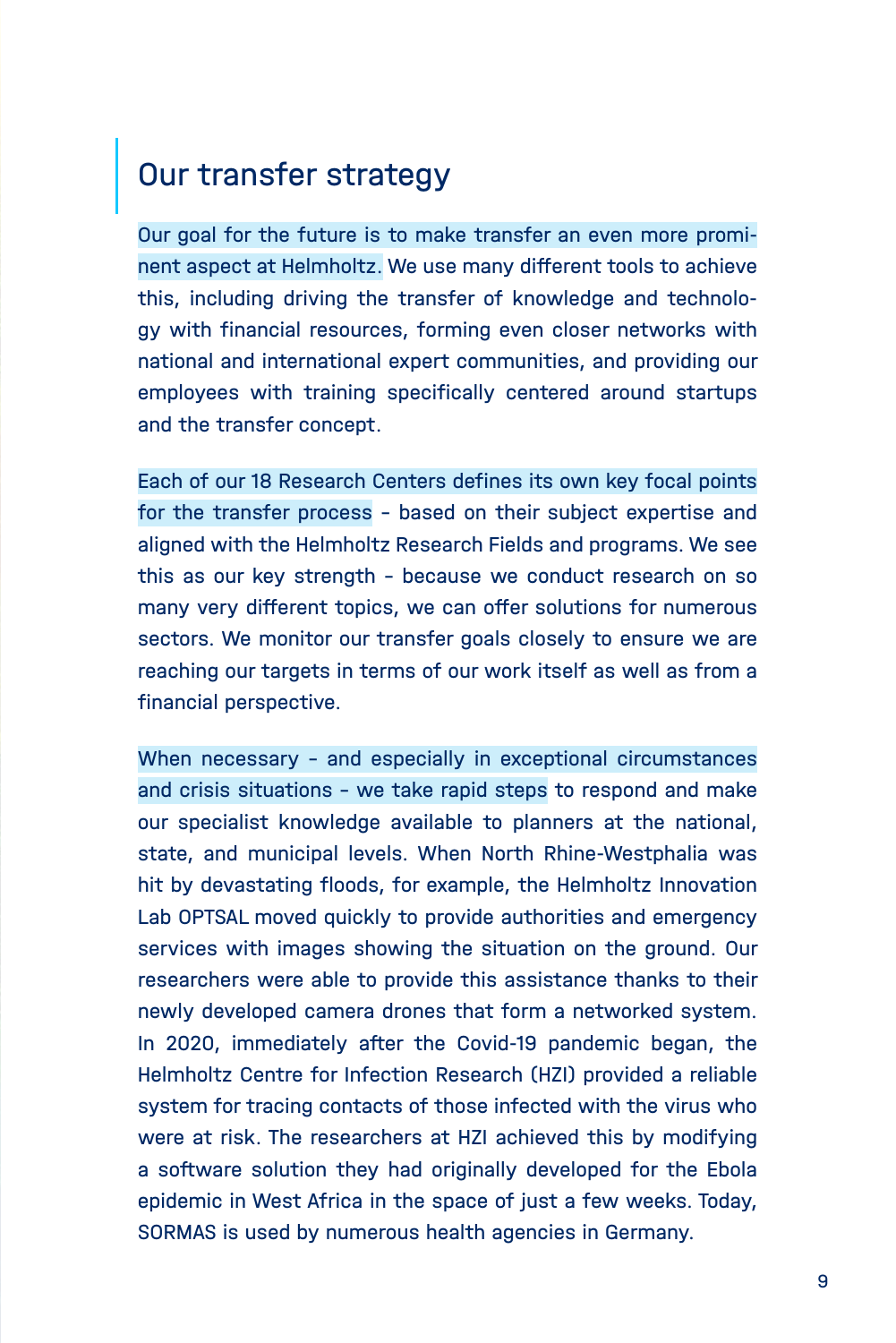At the same time, it is also clear that even though Helmholtz offers strong capabilities and infrastructure in the area of basic research, most of our innovations are not achieved overnight. Such innovations often require persistence and staving power. precisely because the processes and problems we work on are extremely complex. We delve into the minutest details of these processes and problems – while constantly keeping an eye out for the moment a practical application arises. This approach is in step with our "transfer welcome" mindset.

This same approach enables us to translate findings from our research into innovative, practical ideas time and time again. But we also go to great lengths to define the needs of users. whether they are people affected by diseases, industrial partners, or authorities. We develop appropriate solutions – wherever possible – that are aligned with the users' requirements. To this end, we take active steps to involve representatives from business and society in advisory bodies, evaluations, and the awarding of contracts.

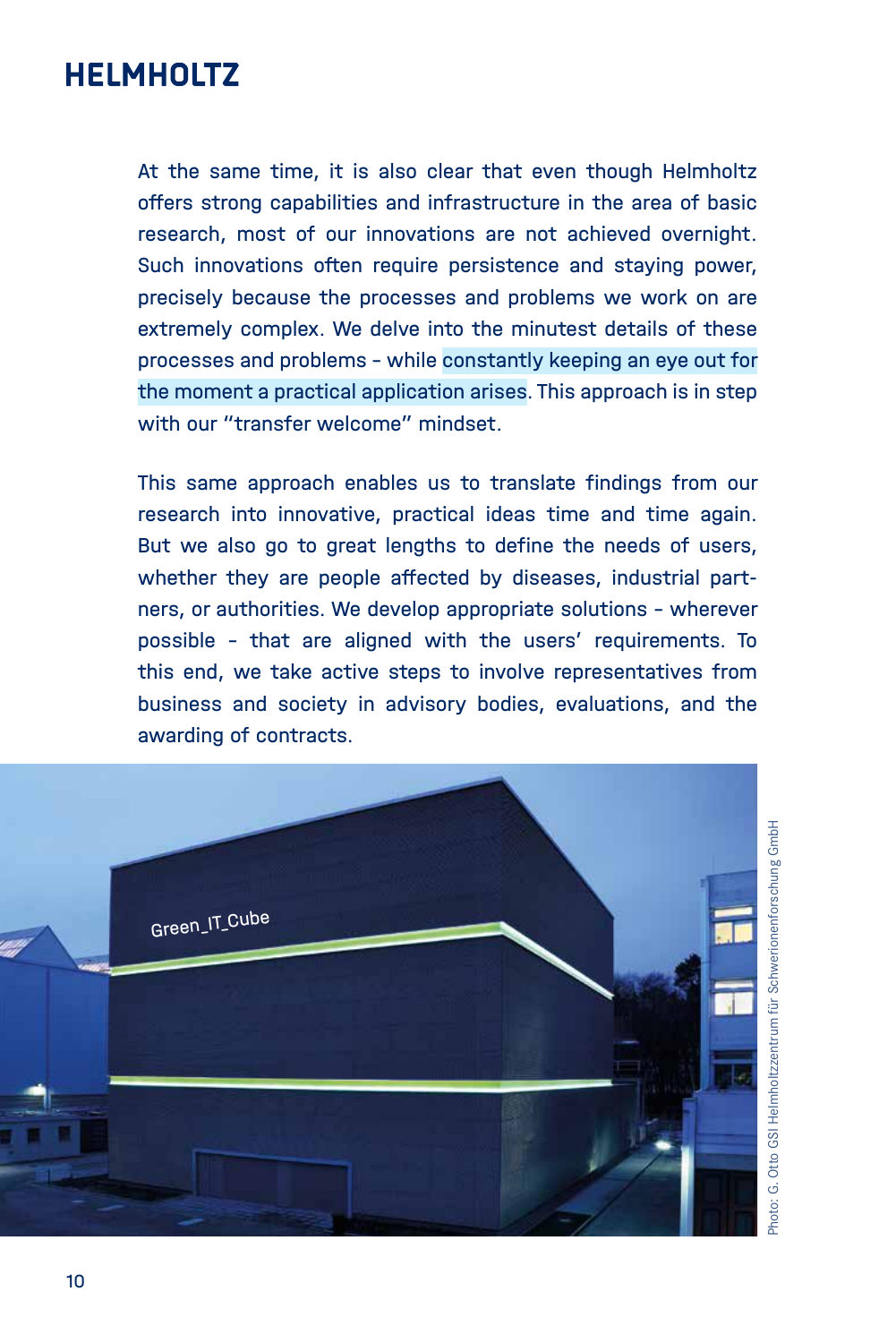#### Fostering a culture of transfer

All our Research Centers are equipped with the expertise and resources required for the transfer of knowledge and technology. We continue to enhance this potential – in financial terms as well as from personnel, technical, and spatial perspectives.

#### Financial support

We finance transfer projects at very different stages of maturity and have various budgets at our disposal that are appropriate for these stages. In the field of medicine, for example, we specifically prepare for the phase in which a new drug undergoes clinical trials to prove its tolerability and efficacy – a phase that often presents numerous risks. Our Helmholtz Enterprise program supports spin-offs during the stage where they become independent for a period of up to two years. We also co-finance projects that we implement with industrial partners such as BASF, Siemens, Bosch, and Sartorius. Our ongoing projects receive funding in amounts ranging from 100,000 to 4.5 million euros. Strategic partnerships with companies have a special role to play in this context.

In addition, the President of Helmholtz provides targeted support for transfers through his Initiative and Networking Fund, in which a third of the budget is currently allocated to transfer projects. Many of our Centers reward inventions created by their employees.

#### Staff training

We encourage our employees to think in terms of transfer. This includes corresponding training for our managers at the Helmholtz Academy. We reach out to young researchers through our graduate schools and career development centers and have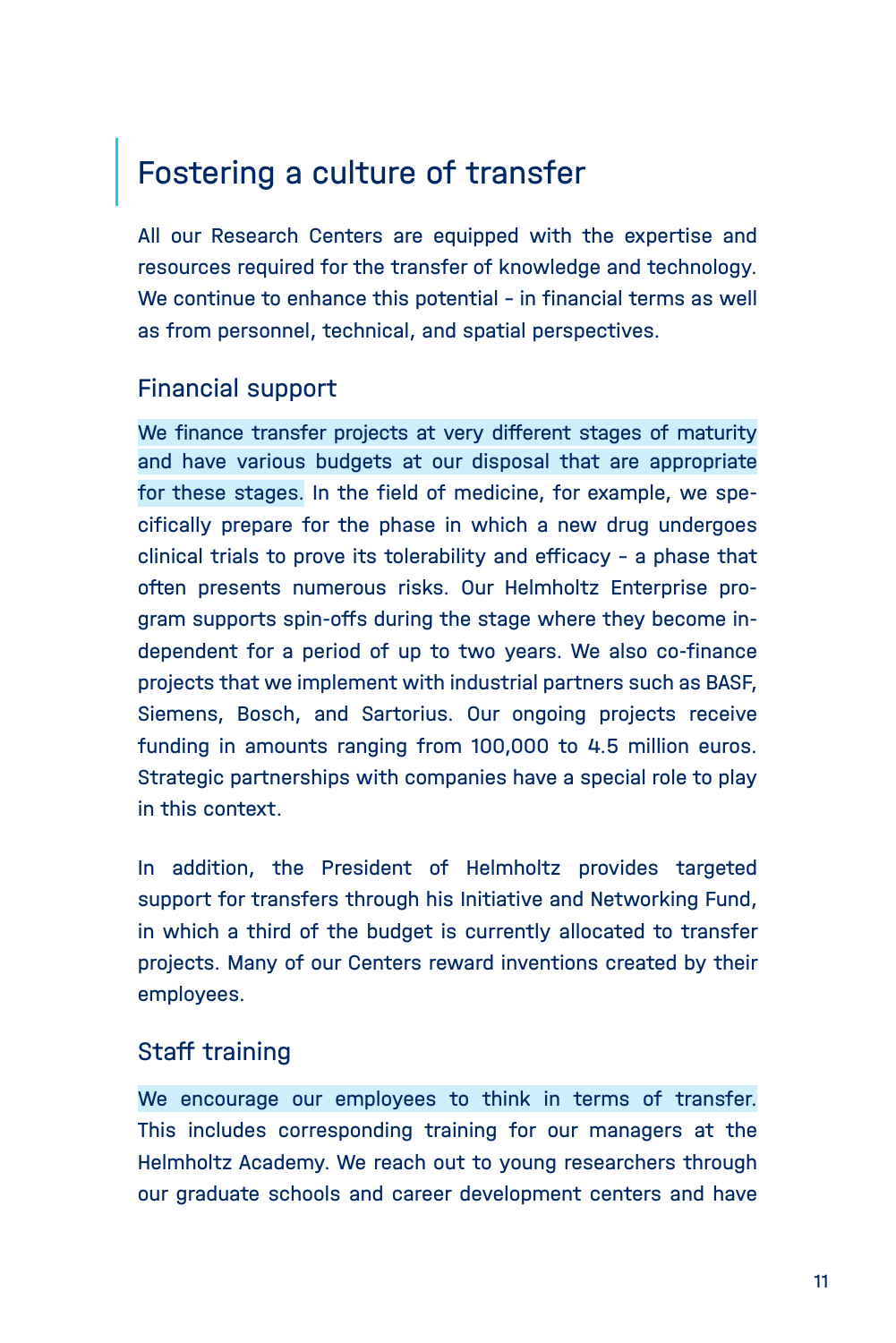established an entrepreneurship education approach that aims to motivate them to work on spin-offs, patent applications, and transfer-oriented research and development early in their careers. The program is designed for doctoral candidates and postgrads.

Our Spin-off Academy networks our spin-offs. Young companies launched at our Research Centers come together here to exchange experiences, book workshops and coaching sessions, and use digital tools and event formats to find supporters. We are also increasingly pursuing these activities with our partner country Israel.

#### Creating ideas workshops

We give ideas a place to grow. At the 16 Helmholtz Innovation Labs, our researchers collaborate closely with companies from related sectors. We make spaces, laboratories, and test facilities available with the goal of bringing innovative technologies and solutions to market maturity with our business partners. For example, the ZEISS Innovation Hub @ KIT started in 2020 in Karlsruhe, creating a place for innovative cutting-edge technologies – from highly sensitive sensors, to medical robots, through to nano structures. We have already provided this type of workshops with 29 million euros in funding since 2016. Networks of innovative companies take up residence in direct proximity to our prestigious Research Centers and test facilities, for example close to DESY in Hamburg and the Helmholtz Center for Information Security – CISPA in Saarbrücken.

We also host our Research Days to give interested companies the opportunity to get to know our scientists better. At these events, the experts present relevant research projects and discuss potential cooperation projects or licensing agreements.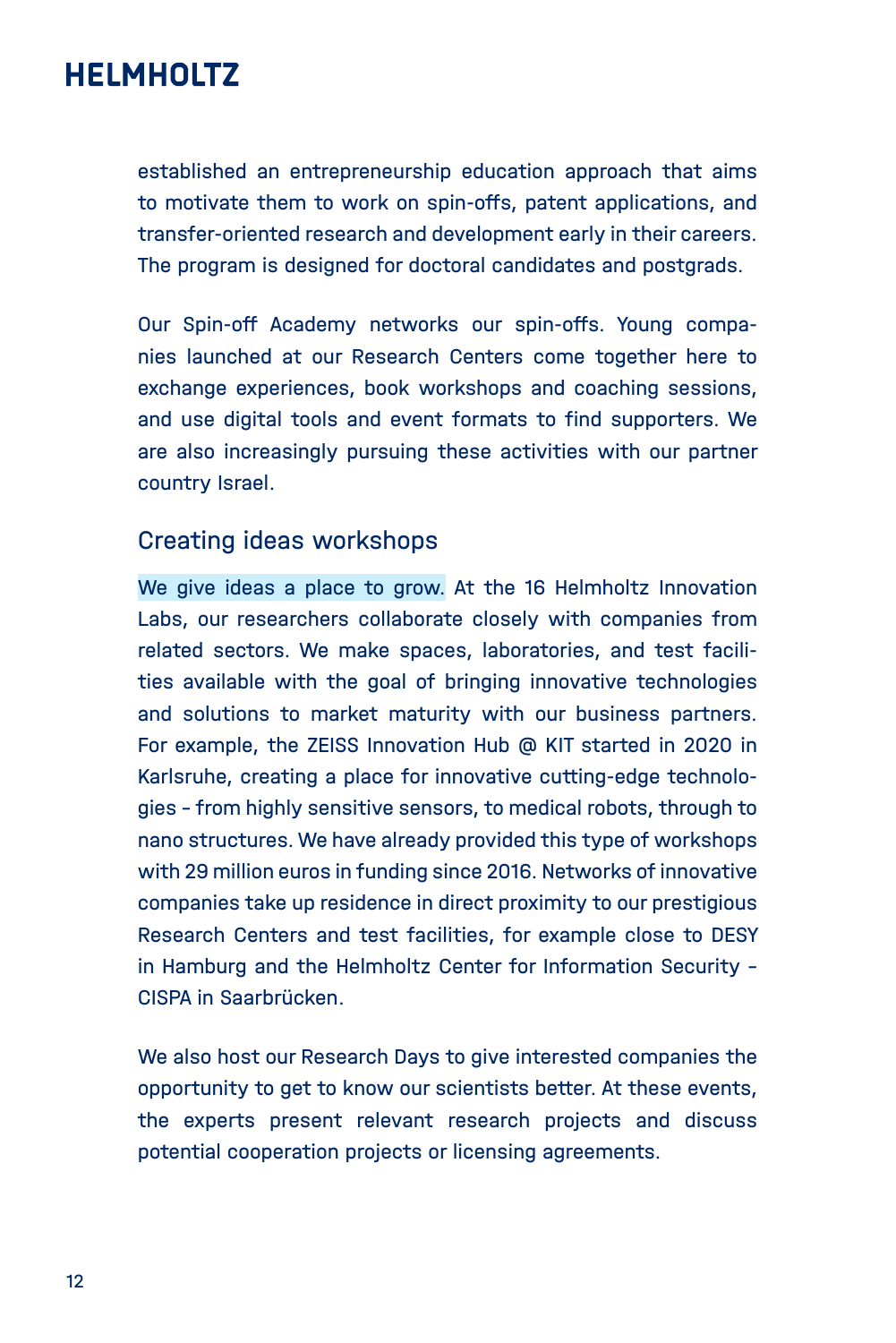#### Our innovation management units

From the idea, to startup funding, to market launch – our innovation management units support employees who are eager to apply their knowledge in practice. The advisors at these units are experts in the respective Research Fields and areas of application and are there to support transfer projects through every phase.

These transfer hubs are also available to interested parties from business and society. Employees here provide information on research projects with relevance for transfer, appropriate test facilities, and various cooperation models. They also inquire about the practical requirements and integrate these into the research.

Each of our Research Centers offers a point of contact of this type for any questions relating to transfer. They bring prospective founders together, provide information on financing models, offer advice on patents, and organize coaching sessions. Get in touch with us – together we turn ideas into practical applications.



#### Contact:

#### **HELMHOLTZ**

OR code to "Transfer points at the Centers" www.helmholtz.de/en/transfer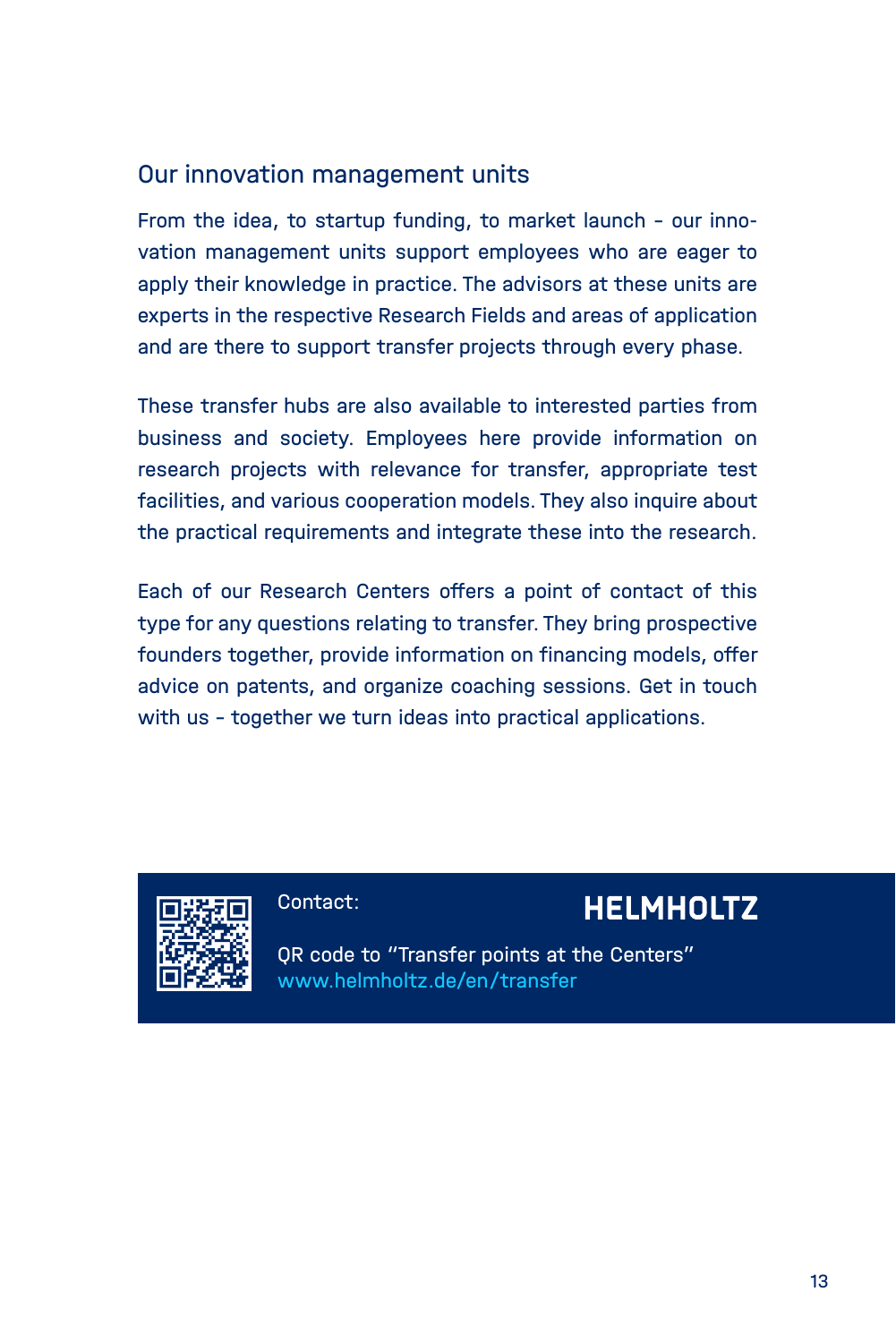## Transfer figures Transfer facts and figures



### 254 Spin-offs

were launched from 2005 to 2020 on the basis of initiatives at Helmholtz. These spin-offs were founded via formal agreements with the Centers (usage, license, and/or participation agreements under company law). An average of 94.5 percent of these companies continue to exist 36 months after their founding.



### 16 Innovation Labs

for collaboration with businesses. The labs generated revenues of 14.67 million euros in 2020 alone thanks to research and development with businesses.



>4,000 patent families

and a total of over 13,000 property rights are included in the patent portfolio of the Helmholtz Centers.

 $>30<sub>0</sub>$ publications

with relevance to standards have been written by Helmholtz researchers, with ISO standards and comparable ISO documents taking these publications as their basis.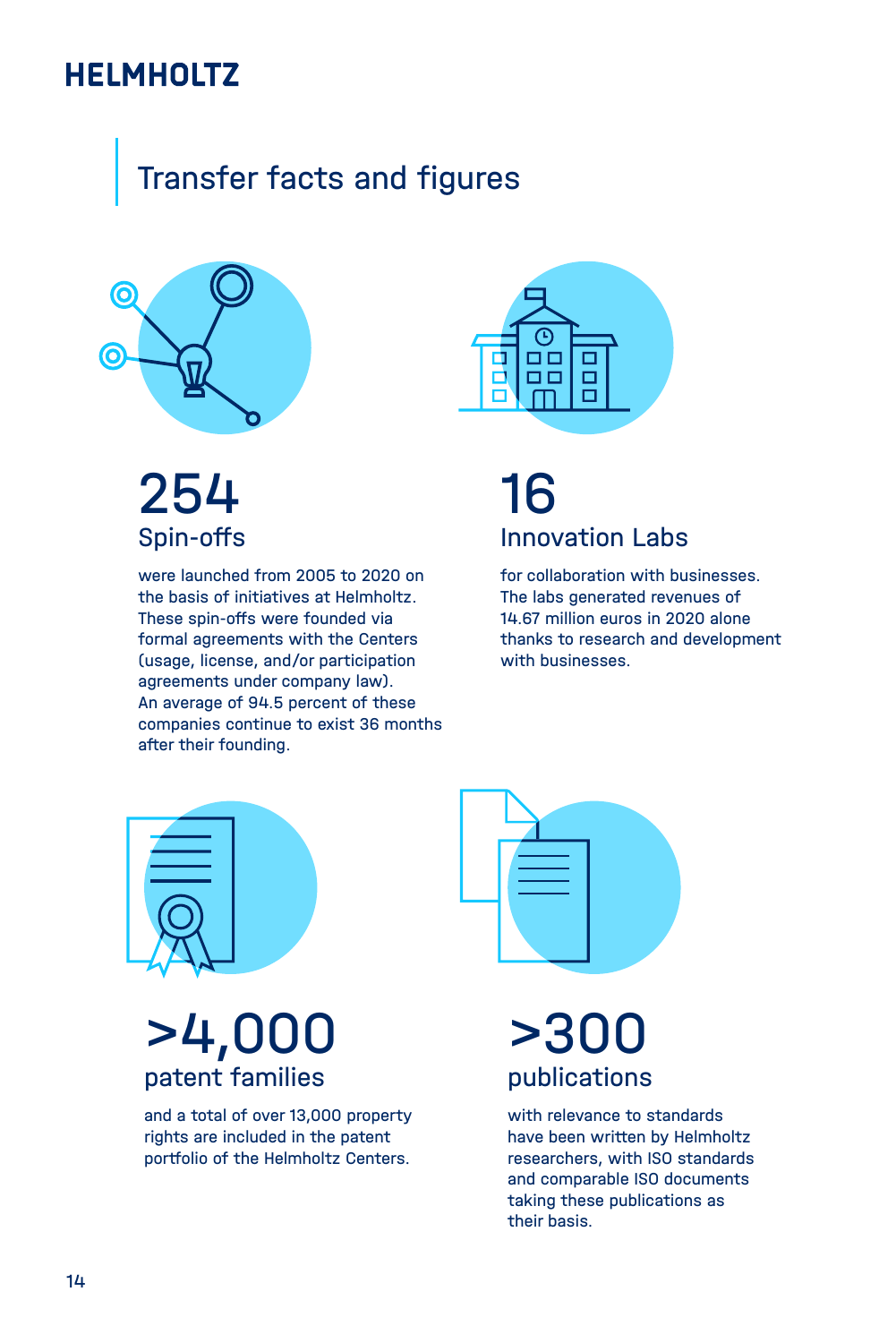

#### 32 laboratories for school students

are set up at 15 Helmholtz Centers. The DLR alone reaches over 10,000 school students with its offers every year. The AWI has recorded over 100,000 visits per month on the web app it created about the MOSAiC expedition for school students.



53 projects

in all have received funding from the Helmholtz Validation Fund since 2011, including more than ten that received about 2 million euros each.



### $>2,3$ million euros in funding

are provided by Helmholtz each year for innovation funds at 16 Helmholtz Centers.